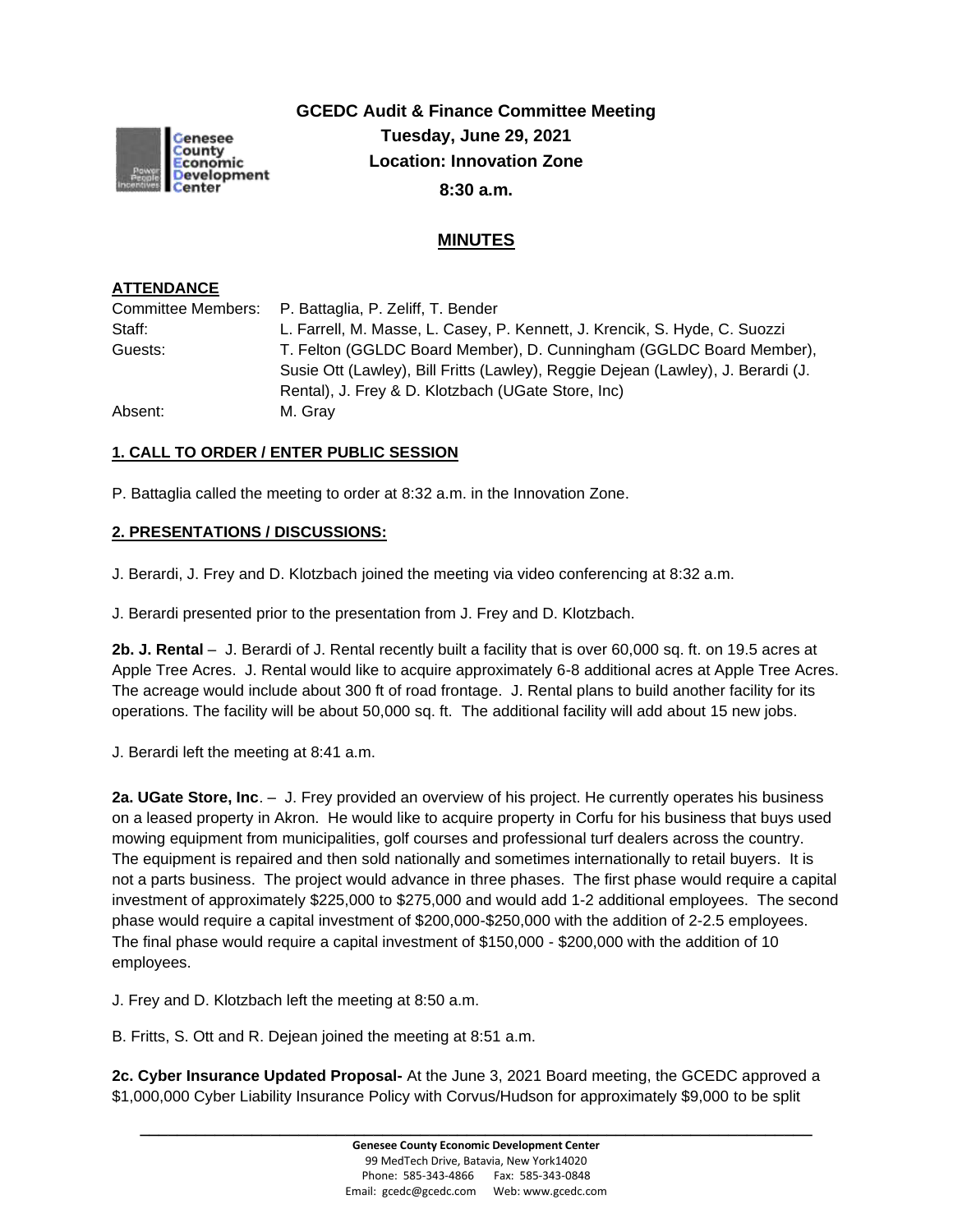between the GCEDC and GGLDC. However, when Lawley requested binding of coverage with Corvus/Hudson, they came back with a revised premium of more than \$12,000, which was based on their review of the items needed to bind, including their application. Although nothing had changed from what was already provided, Corvus/Hudson held firm on the revised premium.

Lawley was able to work with HSB Specialty Insurance Company to secure an alternative Cyber option. They are offering this coverage for approximately \$8,000. Their terms are similar to the proposal with Corvus/Hudson. Lawley reviewed all subjectivities with them and feel that this policy is a very solid alternative for the GCEDC to consider.

B. Fritts, S. Ott and R. Dejean left the meeting at 9:01 a.m.

## **3a. Enter Executive Session**

P. Zeliff made a motion to enter executive session under the Public Officers Law, Article 7, Open Meetings Law Section 105, at 9:03 a.m. for the following reasons:

- 1. The medical, financial, credit or employment history of a particular person or corporation, or matters leading to the appointment, employment, promotion, demotion, discipline, suspension, dismissal or removal of a particular person or corporation.
- 2. Discussions regarding proposed pending or current litigation.

The motion was seconded by T. Bender and approved by all members present.

## **3b. Enter Public Session**

P. Zeliff made a motion to enter back into public session at 9:15 a.m., seconded by T. Bender and approved by all members present.

## **4. Chairman's Report & Activities**

**4a. Agenda Additions / Other Business** – Nothing at this time.

**4b. Minutes: June 1, 2021** 

**P. Zeliff made a motion to approve the June 1, 2021 minutes; the motion was seconded by T. Bender. Roll call resulted as follows:**

P. Battaglia - Yes M. Gray - Absent T. Bender - Yes P. Zeliff - Yes **The item was approved as presented.**

## **5. DISCUSSIONS / OFFICIAL RECOMMENDATIONS OF THE COMMITTEE:**

**5a. Cyber Insurance Updated Proposal-** There was a presentation given by Lawley on Cyber Insurance at the beginning of the meeting. Details of the presentation are outlined in agenda item 2c.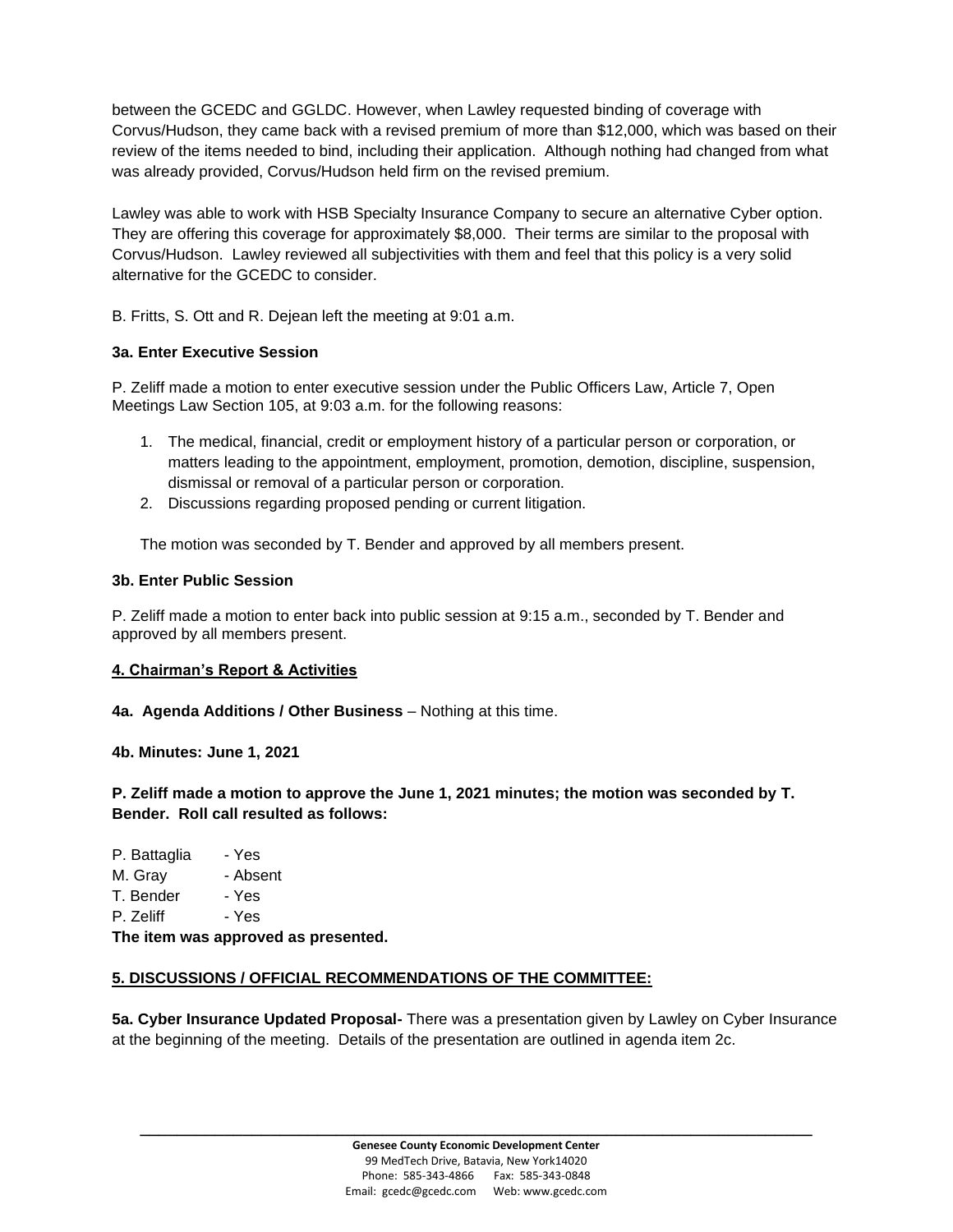The cost of this cyber liability insurance policy is \$7,937.75, which will be split evenly between the GCEDC and GGLDC. This is an unbudgeted expense, but there is room within the Government Relations budget line item to cover this.

**P. Battaglia made a motion to recommend to the full Board the approval of a Cyber Liability Insurance Policy with HSB Specialty Insurance Company for approximately \$4,000; the motion was seconded by T. Bender. Roll call resulted as follows:**

| P. Battaglia | - Yes    |  |
|--------------|----------|--|
| M. Gray      | - Absent |  |
| T. Bender    | - Yes    |  |
| P. Zeliff    | - Yes    |  |
|              |          |  |

**The item was approved as presented.**

**5b. May 2021 Financial Statements -** L. Farrell reviewed with the Committee the significant items of the May 2021 long form financial statements.

- There are no significant changes on the Balance Sheet.
- In the operating fund, no projects closed in May and payroll is under where we anticipated to be at this time. There are a few line items that are over budget related to expenditures that are front loaded (i.e. Insurance and HSA contributions) as well as unemployment insurance. There was an unemployment rate increase adjustment for 2021 that was unbudgeted.
- In the real estate development fund, the stormwater pipe at Apple Tree Acres was installed. This expense has been paid.
- Other than the above-mentioned items, there is normal monthly activity on the income statements for all funds.

**T. Bender made a motion to recommend to the full Board the May 2021 Financial Statements; the motion was seconded by P. Zeliff. Roll call resulted as follows:**

P. Battaglia - Yes M. Gray - Absent T. Bender - Yes P. Zeliff - Yes **The item was approved as presented.**

**5c. Audit & Finance Committee Charter –** P. Battaglia noted that the Committee discussed the Charter in executive session during a Committee self-evaluation discussion. L. Farrell stated that there are no recommended changes at this time.

As there were no changes, a vote of approval was not necessary.

**5d. Committee Self Evaluation –** A new memo will be drafted for the Governance Committee as the Committee Self-Evaluation comes out of the Committee Charter Review.

**5e. Assessment of the Effectiveness of Internal Controls –** This agenda item was tabled.

**5f. Access Agreement for Liberty Pumps –** The GCEDC has received a request from RJ Properties/Liberty Pumps to enable construction vehicle access, as well as employee ingress and egress,